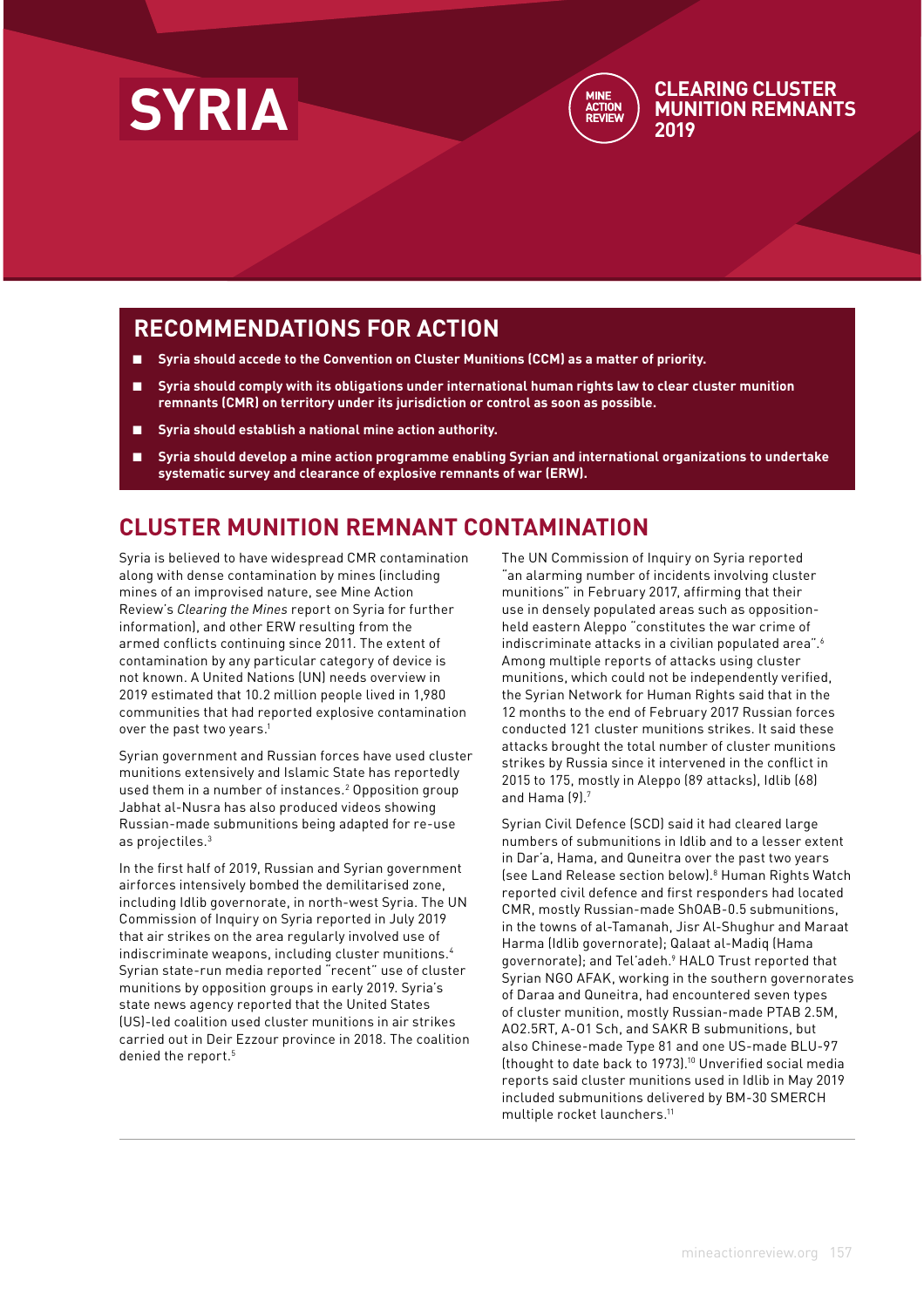# **PROGRAMME MANAGEMENT**

Syria does not have a national mine action authority or a national programme for survey and clearance. Mine action has been conducted by a wide range of organisations, including military engineers of parties to the conflict, civil defence organisations, humanitarian demining organisations, and commercial companies.

Russia deployed several hundred military deminers from the Armed Forces Demining Centre. Russian troops provided training courses for Syrian army engineers and conducted clearance with manual teams supported by mine detection dogs and Uran-6 mine detection robots. In 2018, Russia started to withdraw troops, including deminers, from Syria and appealed to other countries to provide support. Armenia became the first country to respond to the appeal, sending an 83-man team to Syria in February 2019, planning to focus its work on the northern governorate of Aleppo.<sup>12</sup>

International humanitarian and commercial operators, including Mines Advisory Group (MAG) and Tetra Tech, operated in north-eastern Syria clearing areas recaptured from Islamic State by Kurdish and USled coalition forces.<sup>13</sup> National operators included SCD, which, at the start of 2018, was working in five governorates (Dar'a, Hama, Homs, Idlib, and Quneitra) with the support of Mayday. SCD's three teams in Daraa and two teams in Quneitra operated until early July 2018 when developments brought their operations to a halt and the teams disbanded. SCD also had one clearance team working in Hama governorate and another in Idlib in 2018. By mid 2019, SCD had five clearance teams working in Hama (one team), Idlib (two) and Aleppo (two). It also planned to deploy two non-technical survey teams, one each in Hama and Idlib.14 Roj Mine Control Organization (RMCO) was conducting clearance in north and north-east Syria.<sup>15</sup> Syrian NGO AFAK, working in partnership with HALO Trust, conducted clearance in southern provinces of Daraa and Quneitra in the early part of the year until a Syrian army drive to take control of the area.<sup>16</sup>

UNMAS signed a Memorandum of Understanding (MoU) with the Syrian government in July 2018 under which it deployed two staff to Damascus. In January 2019, it started a first risk education training course for 26 Syrian personnel, including 16 women.17 Russia announced in March 2019 that it would provide funding of US\$1 million to support UNMAS's activities in Syria.18 In April 2019, UNMAS announced a "Humanitarian Mine Action Support to Syria (31 March 2019 – 31 March 2020)" project supported by a \$1.4 million grant from Japan which is expected to deliver risk education to 43,000 people and conduct contamination impact surveys in 85 communities, also marking and fencing off explosive hazards.19

## **LAND RELEASE**

Comprehensive data on land released in ERW clearance operations in Syria is not available.

Russian and Syria army engineers conducted ERW clearance in areas controlled by the government in 2018, including in Homs governorate in 2018 and in Damascus, Daraa, and Quneitra governorates in the first four months of 2019, but few details were available of the location, scope, and results of their operations.<sup>20</sup>

International humanitarian and commercial operators active in north-east Syria in 2018 reported clearance mainly of improvised devices left by Islamic State. Tetra Tech, working in Raqqa and Deir Ezzour in 2018 focused on critical infrastructure, operating with a toolbox that included mechanical assets, explosive detection dogs and drones, tackled some CMR but found they made up a small proportion of items cleared.<sup>21</sup>

SCD/Mayday previously said submunitions constituted the "vast majority" of items cleared in the course of conducting roving spot tasks in response to community requests. Between November 2015 and March 2018, SCD teams cleared nearly 16,000 submunitions, 11,759 of them in Idlib governorate, as well as 521 other items of unexploded ordnance.22 In 2018 alone, SCD destroyed 2,162 submunitions, mostly in Aleppo, Idlib, and Hama, and marked a further 118.23